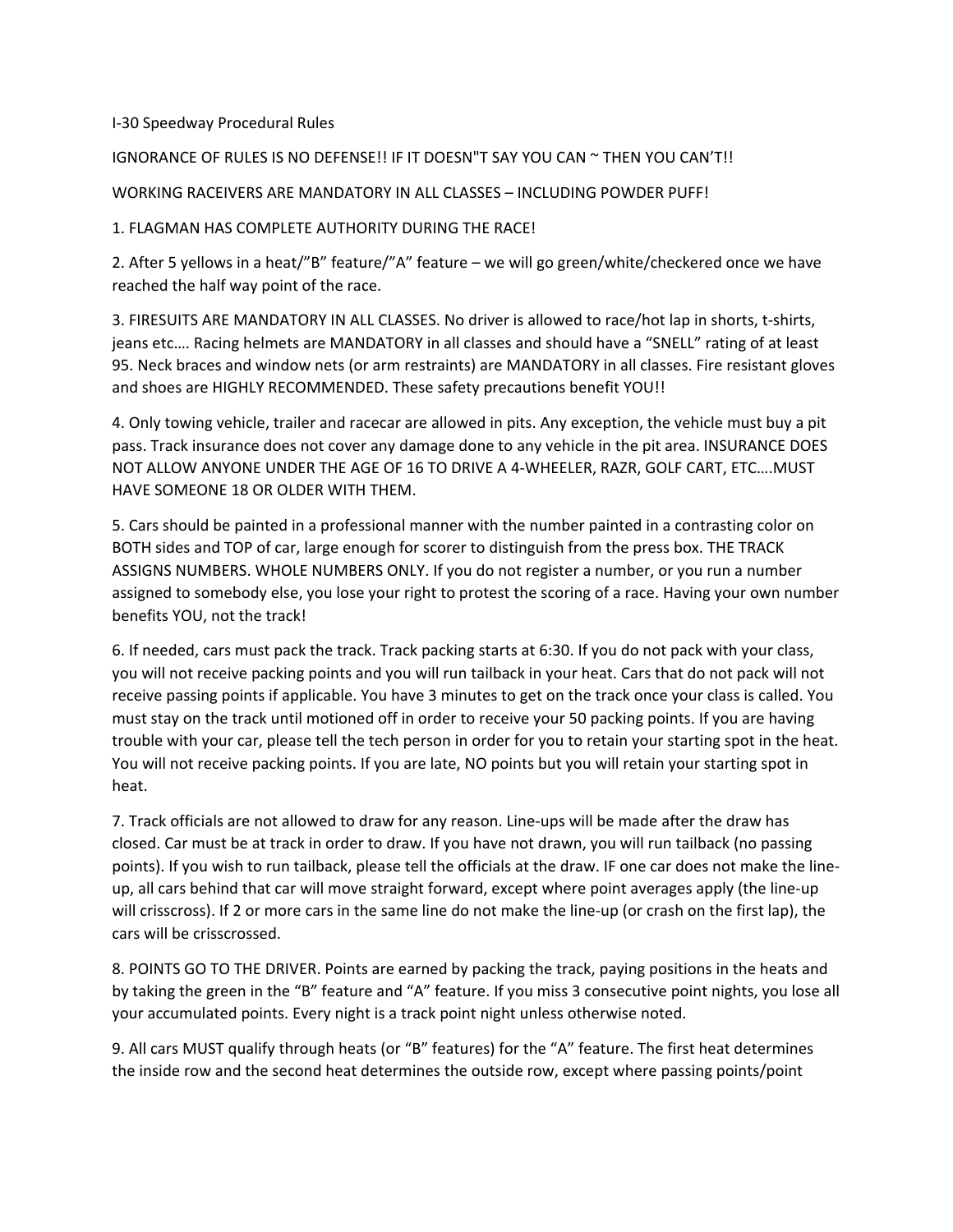averages apply. "B" feature race transfers line up at the back of the "A". If you break in hot laps and able to get car fixed by the "A", you will be allowed to run AS LONG AS there are less than 20 cars in the "A".

10. Race line‐ups will be posted at the crow's nest (located in turn 3) and at the pit concession stand. It is the driver's responsibility to know their position. All races will be aligned in the pit area. Drivers will be called to line up in the designated area.

Cars are to be in the correct line up and ready to start the race before entering the track. If you miss the line up, you will run tailback. If you pass the pace vehicle, you will go tailback. No hot laps between races.

11. When the front row of cars reach the orange cone (in turn 4), the start will be official upon the flagman signaling with the green flag. The pole car will set the pace, which shall be consistent with track conditions and as required to keep the field in NOSE TO TAIL FORMATION. If you are out of line, the yellow flag will wave and you will be put on the rear. The race is officially over when the checkered flag is thrown.

The only flag to follow the white is the checkered, unless the track is completely blocked and/or in case of fire. In this case, the race will be paid from the last completed lap. If the leader has taken the white flag and has a clear path to the checkered, the checkered will be thrown. If not, a yellow will be thrown and cars lined up (minus the cars in the yellow) and we will go green/white/checkered. If a yellow has to be thrown during this restart, the race will be over and paid from the last completed lap (minus the cars in the yellow/red).

12. The pole car should start the race at a reasonable speed. Do not keep the pace so slow that the cars behind are "bogged" down. Flagman may signal car to pick up speed. If this signal is ignored, flagman may put that car on the rear. This includes single file restarts. It is up to the front row to set an even pace so that the race is started evenly. If this cannot be done in 2 attempts, both cars will go to the rear.

13. On a restart, all cars return to their original starting position EXCEPT the cars that the yellow/red was thrown for. Those cars GO TO THE REAR. On the first lap, all cars must come through the green in order for the lap to be complete, except for those cars for which the yellow/red was thrown. After that, when the first 2 cars come through the green and a yellow/red is thrown, the lap is complete. The rest of the lap will be filled in from the last completed lap, with exception to the cars involved in the yellow/red. WE DO NOT RACE TO THE YELLOW OR RED FLAG. The scorers count laps from the press box, using the pole at the flag stand as the finish line.

A RED FLAG MEANS STOP ~ THERE IS A DANGEROUS SITUATION ON THE TRACK. DO NOT DRIVE AROUND TO BE CLOSE TO YOUR PIT CREW. IF YOU IGNORE THE RED FLAG, YOU WILL BE DISQUALIFIED. A green and red light on at the same time means it is an "open" red  $\sim$  your pit crew is allowed on the track. If only the red is on, it is a "closed" red and NO ONE is allowed on the track. IN THE PIT AREA…IF THE RED LIGHT IS ON, YOU ARE NOT ALLOWED ON TO THE TRACK. YOU ARE ONLY ALLOWED ON THE TRACK IF THE GREEN LIGHT IS ON.

A yellow and red light on together is the signal for a complete restart in double file order. On single file restarts, a cone will be used on the front straight. Stay to the right of the cone. If you run over the cord or cone, you will be put to the rear. The race will be started when the leader reaches the cone (you may pick up speed coming out of turn 2). Cars need to be in nose to tail formation and if you pass cars before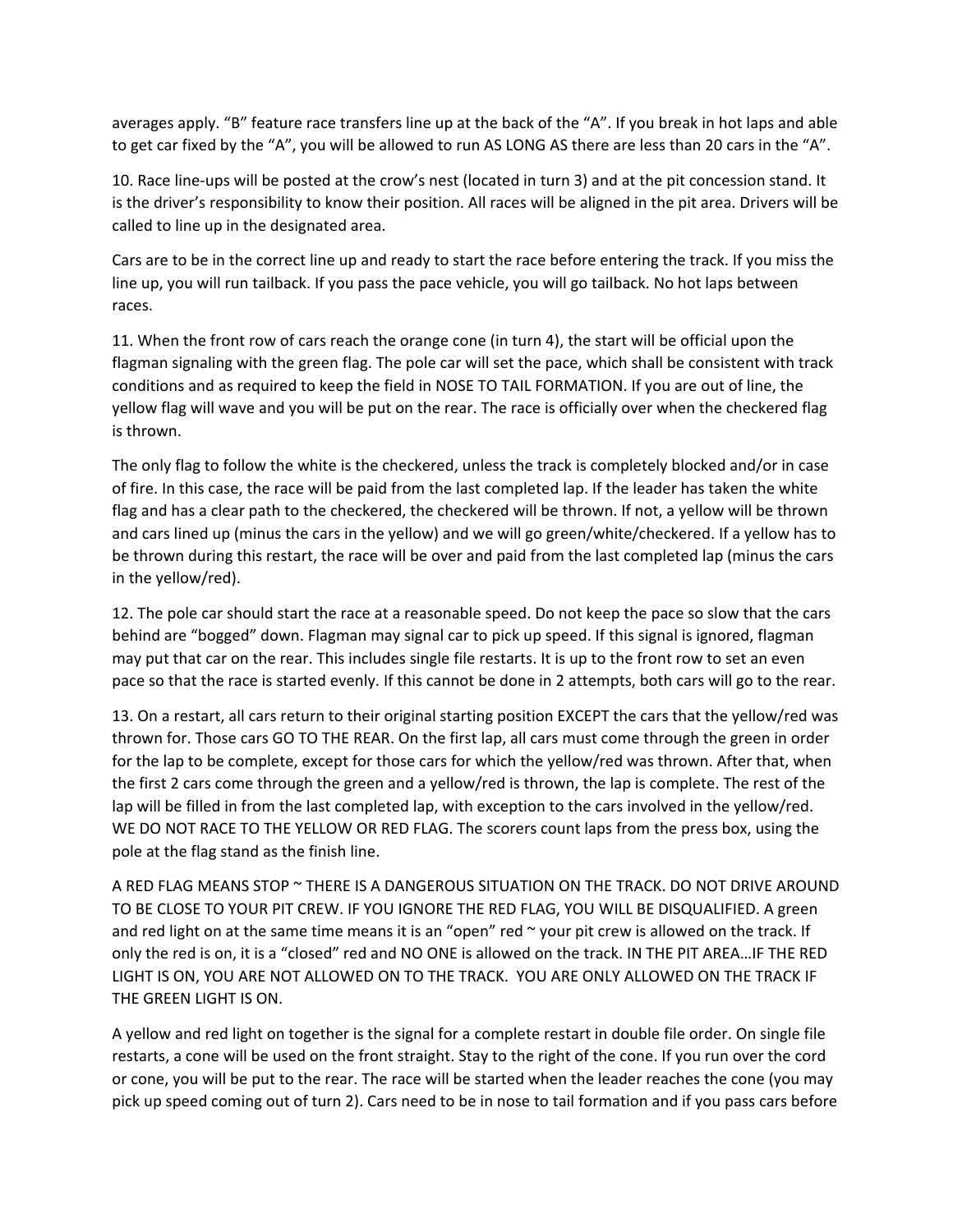you reach the cone, a yellow will be thrown and you will go to the rear or you will be penalized at the end of the race for "jumping" cars. A cone is placed on the front straight for cars to get single file. If you do not get in single file formation and/or go under the cone, you will be put to the rear of the field. Lapped cars will be put to the rear of the field. Cars on the lead lap that cause a yellow/red will be aligned in front of lapped cars. A lapped car is defined as a car that is not on the same lap as the lead cars. Scoring is based on how many laps you have completed. If 2 cars are down the same amount of laps, but 1 car takes the checkered and the other doesn't, the car that took the checkered will be paid ahead of the car that didn't.

14. If you are charged with a yellow/red, you will go to the rear of the field, regardless whether you made contact or stopped on the track (refer to rule #1). Arguing will get you sent off the track. If you are charged with 2 UNASSISTED yellows, you will be sent off the track. If a yellow is thrown for debris and it is yours, you will be charged with an unassisted yellow. Sprint cars  $\sim$  if you require a 2nd push to be started  $\sim$  you will be charged with a yellow.

15. You have 2 laps to get into correct spot after being shown by officials. If you cannot do that, you will be black flagged.

16. Intentional yellows will get you sent off the track (examples including but not limited to: flats, sitting in infield then pulling out on track and stopping, stopping on track then after yellow being thrown driving to pit area).

17. Any car leaving the track under yellow/red will go to rear of restart. Cars will be aligned according to the way they come back to the track. Minor adjustments can be made to a car under red. No pit crews allowed on track under yellow. Driver must stay in car unless told otherwise. If driver gets out of car, his/her race is over.

18. BLACK FLAG APPLIES TO ALL CLASSES. Not seeing flag is no excuse. The black flag will be given to any car causing 2 yellows, not at "racing' speed, dragging loose parts, flats on right side, excessive smoking or rough driving. (Again, refer to rule #1). If you ignore the black flag, we will ignore you at the pay window and when doing points.

19. Protests must go through pit steward. Protest must be done within 5 minutes of end of race. Only driver is allowed to protest.

DRIVER IS RESPONSIBLE FOR FAMILY AND CREW MEMBERS! This includes emails and phone calls and social media. Any unauthorized person (this includes wives, kids, sponsors, girlfriends, boyfriends, pit crews, etc…) entering the press box or flag stand, will get their driver suspended for a minimum of 2 weeks. Any unsportsmanlike conduct will get the driver at least a 2 week suspension in all classes you participate in. This includes "facebook live". Any foul language used referring to the track and it's officials, the videographer will get a 2 week suspension.

The police officers will enforce the rules and regulations of I‐30 Speedway in addition to the County, State and Federal laws. Flipping off the flagman/crowd is an automatic 3 week suspension  $\sim$  this will be strictly enforced. Excessive speeding or other inappropriate displays in the pit area will cause the driver to be suspended. This includes racecars and 4‐wheelers.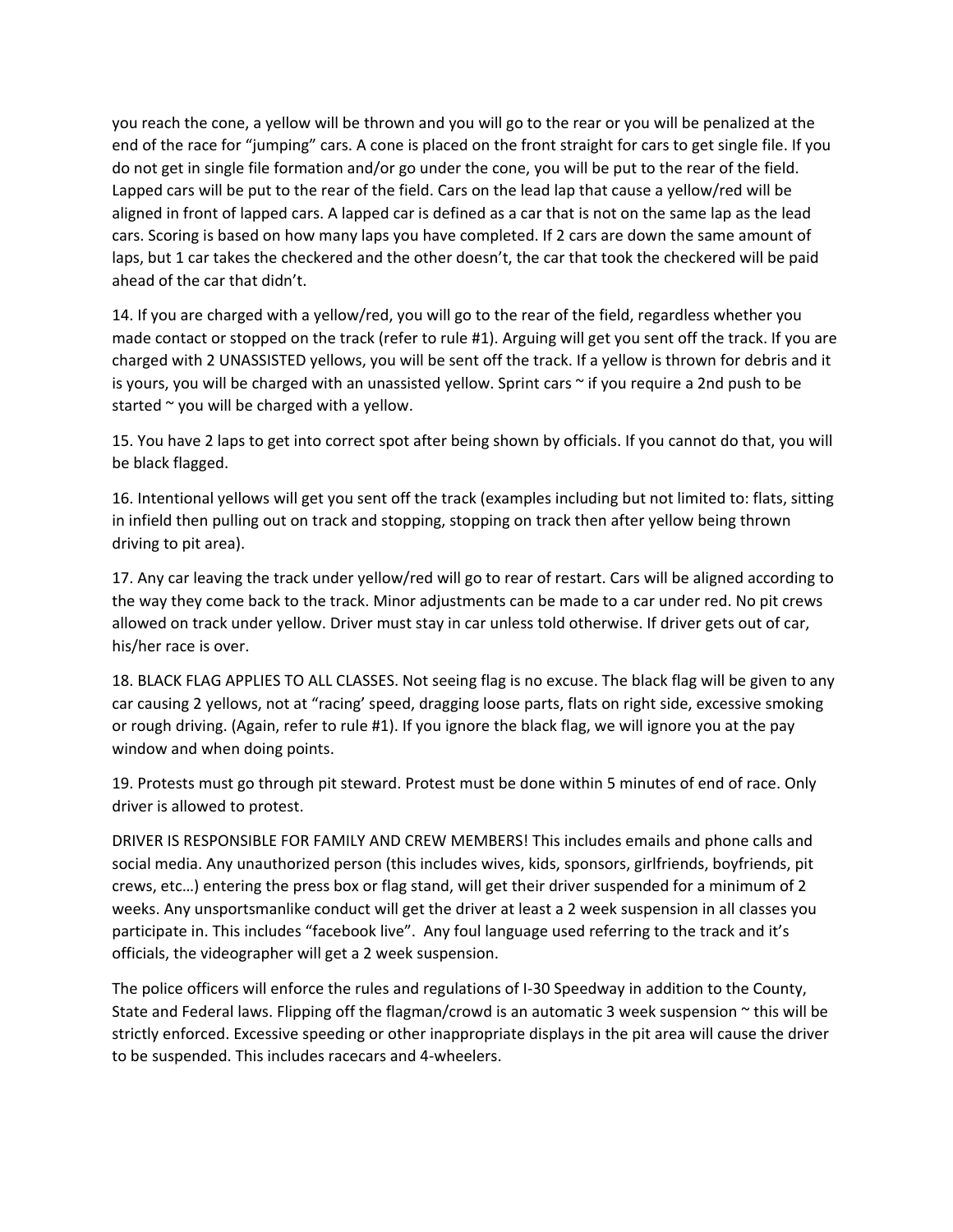FIGHTING: If you go to another driver's pit/car to argue/fight, you are the one who is considered wrong and you will be subject to penalties. If you are suspended or disqualified twice in one season, you will lose all accumulated points. If you are suspended or disqualified in the last 4 weeks of racing, you will lose all accumulated points. If you are suspended, you will not be able to race on the next point nights for your class. Rainouts do not count toward your suspension.

20. COURTESY RULE: Any car from another track with MINOR rule infractions will be allowed to race one night. However, you will be notified of any necessary changes and will have to be legal to I‐30 Speedway rules on your next visit. The courtesy rules DOES NOT apply to mufflers, engine size, tires, or weight.

21. If a car cuts through the infield "wide open", it will be counted as one lap down. Stirring up dust is considered "wide open".

22. NO alcoholic beverages of any kind are allowed in pit area.

23. Unless you have received a handwritten (signed by management), notarized invitation to watch the races from the infield, STAY OUT!!

24. A drivers meeting will be called when deemed necessary. When one is called, any driver not attending forfeits any protest or discussion rights for the night.

25. Any driver changes that occur after the line‐up is posted must start on the rear of the heat race. Any driver changes after the heat race, driver must start on the rear of the "B" or "A". A driver who had qualified for the "A" feature may change cars, but a driver who is not qualified for the "A" feature cannot race a car that is qualified for the feature. For any changes, you must notify track officials. If you fail to do so, you forfeit money and points earned for the night. NO driver changes after the green has been given in a race.

27. ALL PERSONS WHO ENTER THE PIT AREA MUST SIGN THE "RELEASE AND WAIVER OF LIABILITY AND INDEMNITY" AGREEMENT. If you have not signed this form and are injured, you are not covered by track insurance. It is your responsibility to read the form. Any personal property taken into the pit area is at the owners' risk and is NOT covered by track insurance.

28. Anyone sustaining injury must report the injury to the front ticket office by the end of the race night. Reporting the injury at a later date may void benefits. The track does not pay for ambulance rides. Do not assume that police officers or track officials will report the injury for you. Injuries sustained from fighting are NOT covered by track insurance.

29. Anyone under 18 years of age must have a parent or legal guardian sign a "MINOR RELEASE FORM" in order to enter the pit area.

30. I‐30 SPEEDWAY RESERVES THE RIGHT TO REFUSE ENTRANCE TO ANYONE WHO REFUSES TO ABIDE BY THE RULES AND THE USUAL POLICY OF CONDUCTING AUTO RACES. THIS IS PRIVATE PROPERTY OPEN TO THE PUBLIC. WE DO NOT HAVE TO LET ANYONE WE SEE AS UNFIT ENTER THE PREMISES.

31. All cars in which weight, cubic inches, tires, carburetor or inspection rules apply, plus any car questioned and the driver notified, must go straight to the inspection and weigh station without stopping at their pit or elsewhere. Failure to do so will result in disqualification and loss of points and money. Upon inspection, if the car is declared illegal, all points and monies earned for the night will be